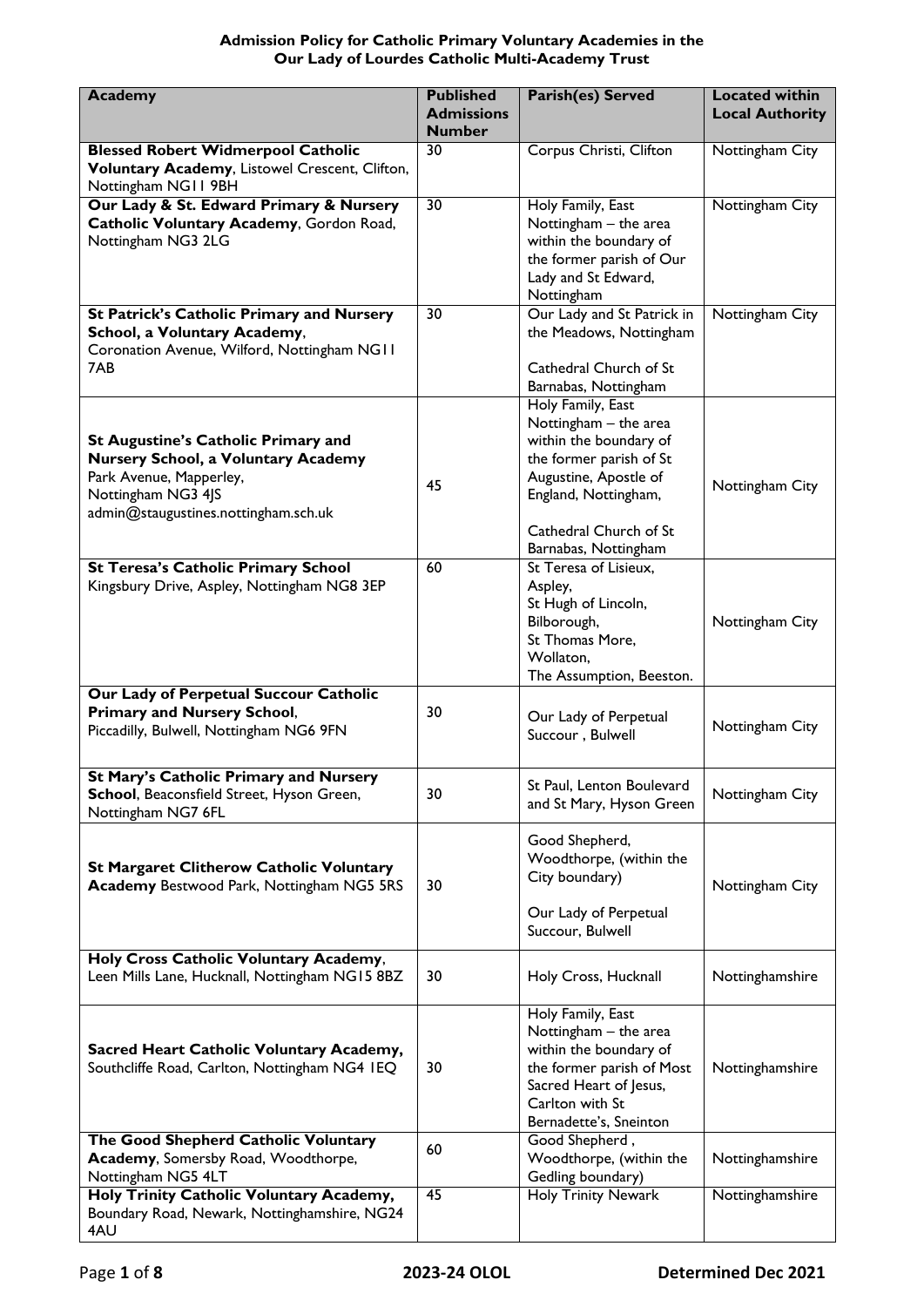|                                                                                                                                                           |    | Our Lady of Victories,<br>Southwell with St<br>Anthony, Calverton                                                                    |                 |
|-----------------------------------------------------------------------------------------------------------------------------------------------------------|----|--------------------------------------------------------------------------------------------------------------------------------------|-----------------|
| St Joseph's Catholic Primary and Nursery<br><b>School, New Ollerton. A Voluntary</b><br>Academy, Main Road, Boughton, Newark,<br>Nottinghamshire NG22 9JE | 30 | St Joseph's, New Ollerton                                                                                                            | Nottinghamshire |
| St Patrick's Catholic Voluntary Academy,<br>Lingforest Road, Mansfield, Nottinghamshire,<br><b>NG183NI</b>                                                | 30 | St Patrick's, Forest Town<br>with St George's<br>Rainworth                                                                           | Nottinghamshire |
| St Philip Neri with St Bede Primary<br><b>Catholic Voluntary Academy,</b><br>Rosemary Street, Mansfield, Nottinghamshire,<br><b>NG19 6AA</b>              | 60 | St Philip Neri, Mansfield<br>Our Lady Help of<br>Christians, Kirkby-in-<br>Ashfield<br>St Joseph the Worker,<br>Sutton-in-Ashfield   | Nottinghamshire |
| St Edmund Campion School, a Catholic<br>Voluntary Academy, Tewkesbury Close, West<br>Bridgford, Nottingham NG2 5NH                                        | 60 | Holy Spirit, West<br>Bridgford, Our Lady of<br>Grace, Cotgrave, St<br>Anne's, Radcliffe on Trent,<br>Margaret Clitherow,<br>Keyworth | Nottinghamshire |
| St Joseph's Catholic Primary School, A<br>Voluntary Academy Langwith Road, Langwith<br>Junction, Nottinghamshire, NG20 9RP                                | 30 | St Joseph's, Shirebrook<br>with<br>St Bernadette, Bolsover,<br>and St Teresa, Market<br>Warsop                                       | Derbyshire      |

This policy will apply for admission into Reception Class for the academic year 2023-24.

The Catholic schools listed above are under the Trusteeship of the Diocese of Nottingham and belong to the Nottingham Diocesan family of schools. They are founded by and are part of the Catholic Church and seek at all times to be a witness to Jesus Christ. Religious education and worship are in accordance with the teachings and doctrines of the Catholic Church. This does not affect the right of parents or carers who are not of the faith of these schools to apply for and to be considered for places, applications are welcome from all parents and carers, regardless of faith or background, who would like their children to be educated in a Christian environment. However, we ask all parents or carers applying for a place to respect this ethos and its importance to the school community.

The Our Lady of Lourdes Catholic Multi-Academy Trust is the admission authority for all the schools within the Trust and is responsible for determining the admissions policy. On behalf of the Trust the admissions is coordinated by the relevant Local Authority.

All decisions relating to admission applications will be taken by the local governing body of the school applied for.

| Dependent on place of residence parents/carers should consult their relevant home Local Authority<br>website for full details of the admissions process, including information on the admissions cycle.<br>Details are below: |
|-------------------------------------------------------------------------------------------------------------------------------------------------------------------------------------------------------------------------------|
|                                                                                                                                                                                                                               |
| Nottinghamshire: www.nottinghamshire.gov.uk                                                                                                                                                                                   |
| Nottingham City: www.nottinghamcity.gov.uk                                                                                                                                                                                    |
| Derbyshire: www.derbyshire.gov.uk                                                                                                                                                                                             |
| Contact telephone numbers for the Local Authorities are:                                                                                                                                                                      |
|                                                                                                                                                                                                                               |
| <b>Nottinghamshire: 0300 500 8080</b>                                                                                                                                                                                         |
| Nottingham City: 0115 9150763                                                                                                                                                                                                 |

# **Application Procedure and Timetable**

**Derbyshire: 01629 5537479**

Applications must be made on the Common Application Form provided by your **home** Local Authority. Applications must be made to your **home** Local Authority by the national closing date of 15<sup>th</sup> January.

In addition **all applicants wishing to apply for a place under a faith criterion** (oversubscription criteria 1-7) should complete the Supplementary Information Form. This form available from the schools. The completed form, together with any required evidence, (see notes 3-8), should be returned to each Catholic school for which a preference has been specified, also, by the national closing date of 15<sup>th</sup> January.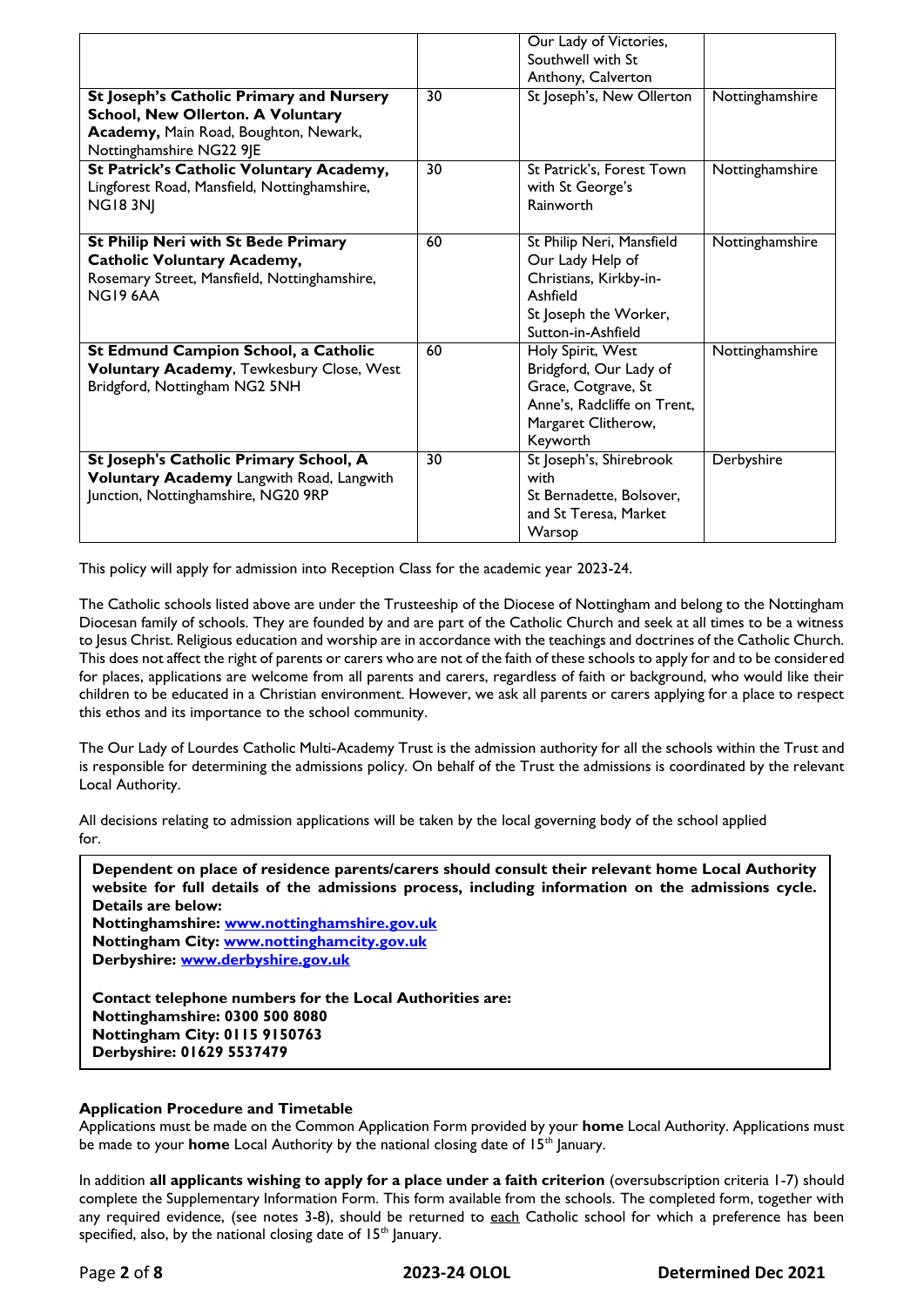**For ranking within one of the faith criteria. If you do not provide the additional required evidence and return it by the closing date your child will be ranked in a lower admissions category and this may affect your child's chances of being offered a place.**

### **All Applications - How places are allocated**

The Local Authority forward details of all applicants to the relevant school local governing body. Using the information on both the Common Application Form and the Supplementary Form, each school local governing body draws up a ranked list using the oversubscription criteria listed below. The Local Authority then allocates places on behalf of the school up to the admissions number. When a place can be offered at more than one of the schools listed on your application, the Local Authority will offer a place at the highest preferred school where a place is available.

### **Admission of Children below Compulsory School Age, Deferred Entry and Summer Born Children**

If your child is offered a full-time place before s/he reaches compulsory school age, you have the option of deferring the child's entry up until the term in which the child reaches compulsory school age. A child reaches compulsory school age on the prescribed day following his/her fifth birthday (or on his/her fifth birthday if it falls on a prescribed day). The prescribed days are 31<sup>st</sup> December, 31<sup>st</sup> March and 31<sup>st</sup> August. The place will be held and will not be offered to another child provided the place is taken up within the same academic year.

Parents can request that their child attends school part-time until the child reaches compulsory school age.

Parents who wish to request to defer a place to later in the school year or to attend school part-time are advised they should agree this with the school prior to the start of the autumn term*.*

Parents of summer born children, i.e. a child born between 1<sup>st</sup> April and 31<sup>st</sup> August, may choose not to send their child to school until the September following their fifth birthday and may request that they are admitted outside of their normal age group to Reception Year rather than Year 1. However, parents need to be aware that **if** the request is approved *(see below on decisions on applications for 'admission outside of normal age group*) they will need to apply again in the next admissions round for a place in that Reception Year and should be aware that a place is not guaranteed as the application will be considered alongside all other applications in that year and the Oversubscription Criteria will still apply.

#### **Admission of children outside their normal age group**

Parents may seek a place for their child outside of the normal age group for example if the child is exceptionally gifted and talented or has experienced problems such as ill health. It is anticipated that children will be educated out of their normal age group in only a small number of very exceptional circumstances.

Should you wish to seek a place for your child outside of their normal age group you should still make an application for a school place for your child's normal age group **and** you should also submit a request for admission out of the normal age group at the same time, following the procedure set out by your **home** local authority.

In addition to taking into account the views of the head teacher, including the head teacher's statutory responsibility for the internal organisation, management and control of the school, the school local governing body will take into account the views of the parents and of appropriate medical and education professionals. A decision will then be made on which age group the child should be admitted taking into account the circumstances of each case and the best interests of the child.

Once that decision has been made the oversubscription criteria will be applied to determine if a place can be offered at the school.

Your statutory right to appeal against the refusal of a place at a school for which you have applied is unaffected. However, the right to appeal does not apply if you are offered a place at the school but it is not in your preferred age group.

The school is not required to honour a decision made by another admission authority on admission out of the normal age group.

#### **Late applications**

Late applications will be administered in accordance with the Local Authority Primary Coordinated Admissions Scheme within which the school is located. You are encouraged to ensure that your application is received on time.

#### Late applications – Nottingham City

Nottingham City Council and the school local governing body may be willing to accept applications which are received late but before the date set by the Local Authority for good reason for example:

- a family returning from abroad
- a lone parent who has been ill for some time
- a family moving into Nottingham from another area
- other exceptional circumstances

Each case will be treated on its merits.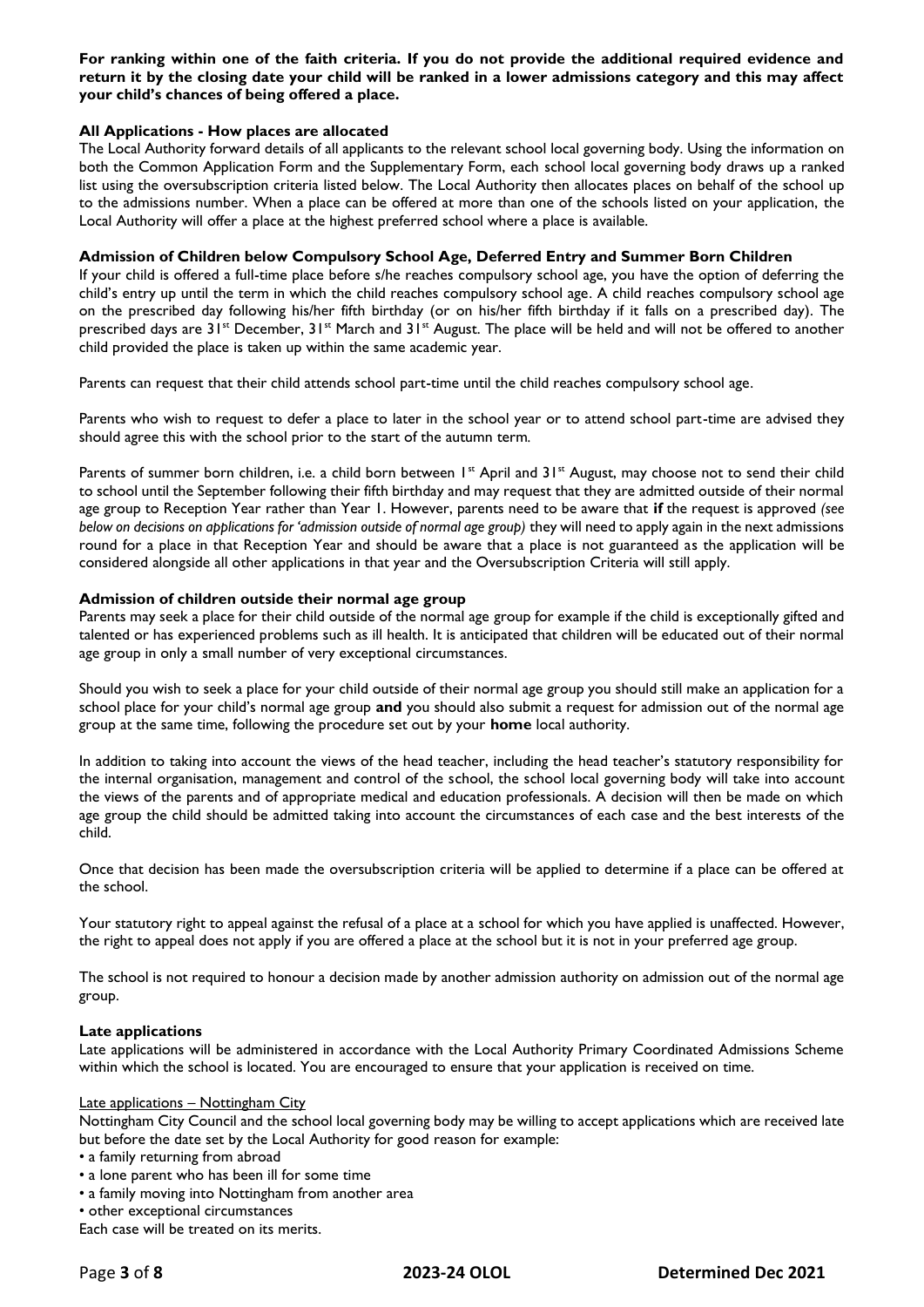Any preferences received by Nottingham City Council up to the date set by the Local Authority, with good reason for being late, and where appropriate, with the agreement of the school local governing body will be included in the first cycle of allocations and will be notified on the national offer day.

All other late applications for primary school places received by Nottingham City Council after the specified date will be dealt with after the offer day.

### Late applications - Nottinghamshire

Certain late applications submitted in the normal admissions round that are received by Nottinghamshire County Council up to the date set by Nottinghamshire County Council will be treated as on time. Such applications will be from parents or carers who:

- **•** have moved into Nottinghamshire; or
- can establish at the time of completing the form that there were exceptional reasons for missing the closing date and were, therefore, unable to meet the published closing date.

School local governing bodies will treat such applications as on time where it is practical to include them in their first ranking. All other late applications for primary school places received by Nottinghamshire Local Authority after the specified date will be dealt with after the offer day.

# **Applications during the school year (In-Year Applications)**

Details of the application process are available from the school and from the Local Authority (see details below) within which the school is located. Once an application has been made, it will be passed to the school local governing body for consideration.

**Dependent on the location of the school for details of the application process for In-Year Applications parents/carers should consult the relevant Local Authority website: Nottinghamshire: [www.nottinghamshire.gov.uk](http://www.nottinghamshire.gov.uk/) Nottingham City: [www.nottinghamcity.gov.uk](http://www.nottinghamcity.gov.uk/) Derbyshire: [www.derbyshire.gov.uk](http://www.derbyshire.gov.uk/) Contact telephone numbers for the Local Authorities are: Nottinghamshire: 0300 500 8080 Nottingham City: 0115 9150763 Derbyshire: 01629 5537479**

Offers of places may be withdrawn if they are offered in error, a parent has not responded within 10 school days of the offer letter issue or it is established that an offer was obtained through a fraudulent or intentionally misleading application.

In cases involving school transfers that do not require a house move or where there is no need for an immediate move, arrangements may be made for the child to start school at the beginning of the following term to minimise disruption to their own and other children's education.

If your application is refused you have a statutory right to appeal (see 'Appeals' below). Your appeal should be lodged within twenty school days after the date of the decision letter.

# **Waiting Lists**

Parents whose children have not been offered a place at a school in the normal admissions round will be added to the school's Waiting List unless they have been offered a place at a higher preference school. The Waiting List will normally remain open until the end of the Autumn Term in the application year. However, some schools may maintain the Waiting List until the end of the academic year. Parents should contact the relevant school to request further details.

Waiting Lists are maintained in the same order as the oversubscription criteria listed below and not in the order in which applications are received or added to the Waiting List. This means that your child's position on the Waiting List may change during the year.

Any late applications will be added to the Waiting List in accordance with the oversubscription criteria.

Inclusion on a school's Waiting List does not mean that a place will eventually become available.

Parents must make a further application for a school place in respect of a later academic year and if a place is not available the child's name can be added to the Waiting List for that academic year.

# **Appeals**

If a child is not offered a place, parents/carers have a statutory right to appeal. This should be done by writing to the school setting out your grounds for appeal no later than twenty school days after the decision letter has been received. The appeal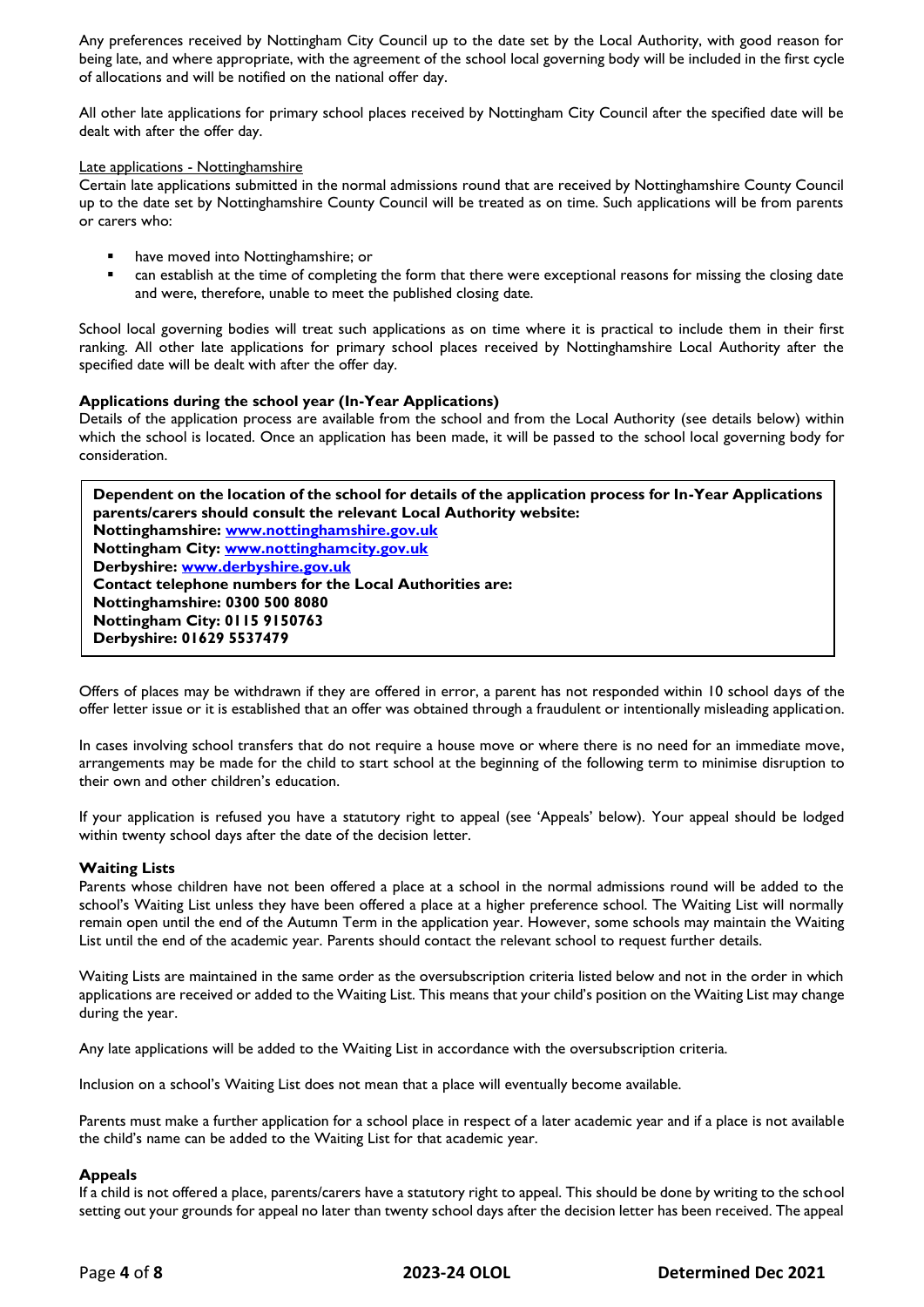will be arranged on behalf of the local school governing body by the Catholic Schools Appeals Service and will be heard by an independent panel. The decision of the panel will be binding on the school.

# **Fair Access Protocols**

Local Authorities are required to have Fair Access Protocols in order to make sure that unplaced children, especially the most vulnerable, are offered a place at a suitable school as quickly as possible. This includes admitting children above the published admissions number to schools that are already full. Students allocated as place under Fair Access Protocols will take precedence over those on a Waiting List. The schools listed in this policy participate in the Fair Access Protocols operated by the Local Authorities within which they are located.

# **Infant Class Size Regulations**

Infant classes may not, by law, contain more than 30 pupils with a single qualified teacher. Parents/carers should be aware that when the school local governing body is considering applications for places, they must keep to the 30 limit. However, in accordance with the School Admissions Code 2021 (2.16) additional children may be admitted under limited exceptional circumstances. These children will remain as 'excepted pupils' for the time they are in an infant class or until the class numbers fall back to the current infant class size limit. Parents do have a right of appeal in accordance with the Infant Class Size Regulations if the school is oversubscribed and their child is refused a place.

# **Applications for twins / multiple birth children**

Where the final place available is offered to a child from a twin or multiple birth the school local governing body will normally offer places to both twins, triplets etc even if this means exceeding the published admission number as long as the governing body decides that the education of pupils in that year group would not be detrimentally affected.

**Attendance at Nursery** Attendance at the school's nursery or a pre-school setting on the site of the school does not guarantee that a place will be offered at the school and does not give any priority within the oversubscription criteria. In addition, for children attending the school's nursery, application to the reception class of the school must be made in the normal way, to the local authority and using the Common Application Form.

# **Children of UK service personnel (UK Armed Forces) and returning crown servants**

For families of UK service personnel with a confirmed posting to the area, or crown servants returning to live in the area from overseas, the Governors will:

- Process an application in advance of the family arriving in the area provided it is accompanied by an official letter that declares a relocation date and a Unit postal address or quartering area address to use when considering the application against the school's oversubscription criteria.
- Accept a Unit postal address or quartering area address for admissions purposes for a service child.

The Governors will not refuse a service child a place because the family does not currently live in the area.

# **Fraudulent Information**

The school local governing body reserves the right to withdraw the offer of a place or, if a child is already attending the school, the place itself, where it is satisfied that the offer or place was obtained on the basis of fraudulent or intentionally misleading information.

# **Oversubscription Criteria**

Where a school has more applications than places available, the school local governing body will draw up a ranked list based on the criteria listed below and will allocate places accordingly.

In accordance with legislation Pupils with an Educational Health and Care Plan (EHCP) (a plan made by the Local Authority under Section 37 of the Children and Families Act 2014 which specifies the special educational provision required for a child) which names the school will be allocated a place first. This will reduce the number of places available.

- 1. Catholic looked after or previously looked after children including those children who appear to have been in state care outside of England and ceased to be in state care as a result of being adopted (*See Notes 1 and 2*).
- 2. Catholic (*see Note 2)* children living in the parish(es) served by the school
- 3. Catholic (*see Note 2*) children living outside the parish(es) served by the school
- 4. Other looked after or previously looked after children including those children who appear to have been in state care outside of England and ceased to be in state care as a result of being adopted (*see Note 1*).
- 5. Catechumens, Candidates and members of Eastern Christian Churches (*see Notes 3, 4 and 5*)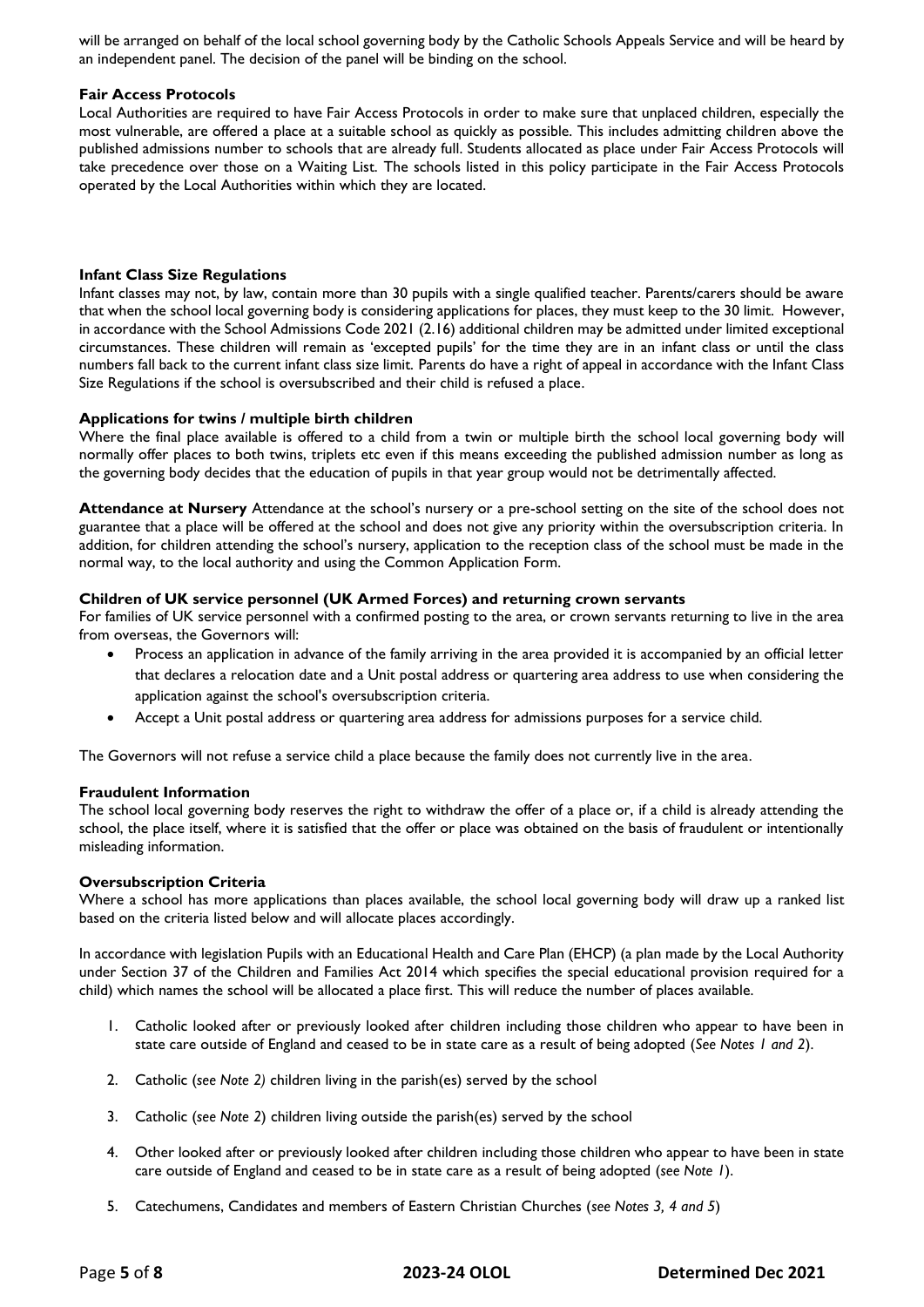- *6.* Children of other Christian denominations whose membership is evidenced by a minister of religion (*see note 6)*
- 7. Children of other faiths whose membership is evidenced by a religious leader *(see note 7)*
- 8. Any other children not within categories 1-7.

**First priority** within the individual criteria will be given to applications for children who will have siblings (see Note 8) attending the school in years R - 6 at the proposed time of admission.

### **Distance Measurement**

Within each criterion applications will be ranked on distance with priority given to children who live nearest to the academy using the same method of measurement as used by the Local Authority within which the academy is located (see below).

# *Distance measurement – Nottingham City*

Distance will be measured in a straight line (This will be calculated by Nottingham City Local Authority's computerised distance measuring software) from the centre of the school campus to a point at the pupil's home address identified by the Local Land and Property Gazetteer.

### *Distance measurement – Nottinghamshire*

Distance will be measured in a straight line from the main administrative point at the school campus to an address point (using eastings and northings defined by Ordnance Survey) to the child's home using Nottinghamshire Local Authority's computerised distance measuring software.

#### *Distance measurement – Derbyshire*

Distance will be measured using a Geographic Information System (GIS) to measure the straight-line distance. It is measured by a standard straight-line distance calculated to within two metres. This measurement is taken from the postal address file, normally the house front door. For schools the grid reference is taken from the postal address file and will normally be the centre of the school for primary phase schools or the nearest gate or entrance for secondary phase schools.

### **Tie Breaker**

In a very few cases, it may not be possible to decide between the applications of those pupils who are the final qualifiers for a place (e.g. children who live at the same address or have the same distance measurement). In this exceptional situation, if there is no other way of separating the applications then the school local governing body will admit the additional child above the published admission number. If, however, and subject to the limited exceptional circumstances set out in the School Admissions Code 2021 (2.16) where additional children may be admitted, where admission would result in the legal limit of 30 children being exceeded, then the place will be allocated by the drawing of lots supervised by someone independent of the school.

# **Notes (these form part of the oversubscription criteria)**

**1.** A looked after child is a child who is (a) in the care of a local authority, or (b) being provided with accommodation by a local authority in the exercise of their social services functions in accordance with section 22(1) of the Children Act 1989 at the time of making an application to a school. A child is regarded as having been in state care outside of England if they were in the care of or were accommodated by a public authority, a religious organisation, or any other provider of care whose sole or main purpose is to benefit society.

Previously looked after children are children who were looked after, but ceased to be so because they were adopted (or became subject to a child-arrangements order or special guardianship order). This includes children who were adopted under the Adoption Act 1976 and children who were adopted under section 46 of the Adoption and Children Act 2002.

Child arrangements orders are defined in *section 8 of the Children Act 1989*, as amended by *section 12 of the Children and Families Act 2014*. Child arrangements orders replace residence orders and any residence order in force prior to 22 April 2014 is deemed to be a child arrangements order. *Section 14A of the Children Act 1989* defines a 'special guardianship order' as an order appointing one or more individuals to be a child's special guardian (or special guardians).

2. 'Catholic' means a member of a Church in full communion with the See of Rome. This includes the Eastern Catholic Churches. This will be evidenced by a certificate of baptism in a Catholic Church or a certificate of reception into full communion with the Catholic Church signed by a Catholic Priest and stamped with the parish stamp. For the purposes of this policy, it includes a looked after child who is part of a Catholic family where a letter from a priest demonstrates that the child would have been baptised or received if it were not for their status as a looked after child (i.e. a looked after child in the process of adoption by a Catholic family).

For a child to be ranked as Catholic within the oversubscription criteria, evidence of Catholic baptism or reception into the Church will be required. Those who have difficulty obtaining written evidence of baptism should contact their Parish Priest.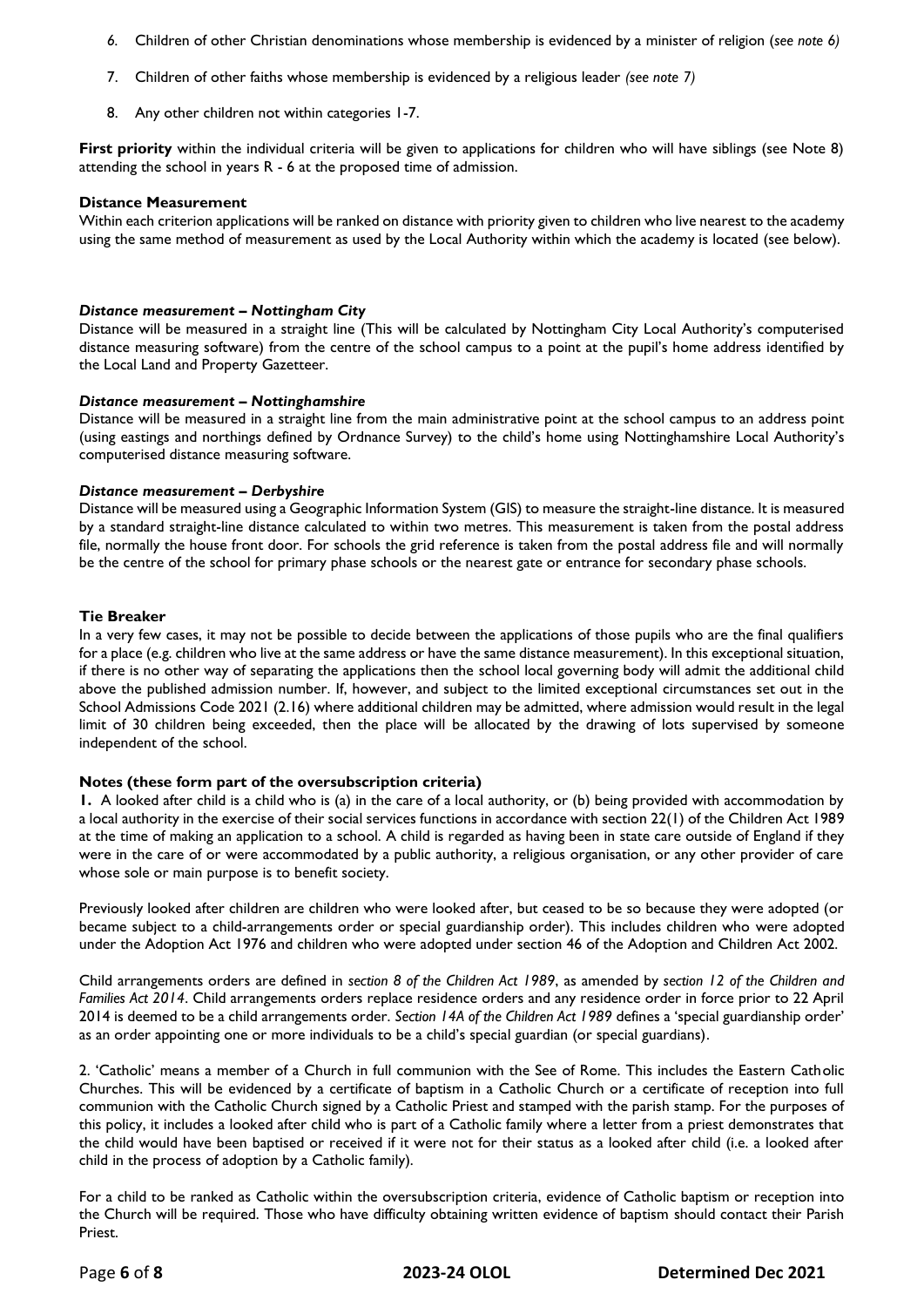3. 'Catechumen' means a member of the catechumenate of a Catholic Church. This will be evidenced by a certificate of reception into the order of catechumens or a letter of verification signed by the parish priest and stamped with the parish stamp.

4. 'Candidate' means a candidate for reception into the Catholic Church. This will be evidenced by a letter of verification signed by the parish priest and stamped with the parish stamp.

5. 'Eastern Christian Church' includes Orthodox Churches, and is evidenced by a certificate of baptism or reception from the authorities of that Church.

6. 'Children of other Christian denominations' means children who belong to other churches and ecclesial communities which, acknowledge God's revelation in Christ, confess the Lord Jesus Christ as God and Saviour according to the Scriptures, and, in obedience to God's will and in the power of the Holy Spirit commit themselves: to seek a deepening of their communion with Christ and with one another in the Church, which is his body; and to fulfil their mission to proclaim the Gospel by common witness and service to the world to the glory of the one God, Father, Son and Holy Spirit. An ecclesial community which on principle has no credal statements in its tradition, is included if it manifests faith in Christ as witnessed to in the Scriptures and is committed to working in the spirit of the above.

All members of Churches Together in England (CTE) and Churches Together in Wales (CYTUN) are deemed to be included in the above definition, as are all other churches and ecclesial communities that are in membership of any local Churches Together Group (by whatever title) on the above basis.

Evidence will be a Baptism Certificate, a Certificate of Dedication or a letter of verification confirming the membership of the child signed by the minister of religion for that church.

7. 'Children of other faiths' means children who are members of a religious community that does not fall within the definition of 'other Christian denominations' at note 7 above and which falls within the definition of a religion for the purposes of charity law. The Charities Act 2011 defines religion to include:

- A religion which involves belief in more than one God, and
- A religion which does not involve belief in a God.

Case law has identified certain characteristics which describe the meaning of religion for the purposes of charity law, which are characterised by a belief in a supreme being and an expression of belief in that supreme being through worship.

This is evidenced by a Baptism Certificate, a Certificate of Dedication or a letter of verification confirming the membership of the child signed by the religious leader of the community.

8. 'Siblings' means a child who lives as a brother or sister in the same house, including natural brothers or sisters with either one or both parents in common, adopted brothers or sisters, stepbrothers or sisters, foster brothers or sisters, or the child of a parent's partner where the child for whom the school place is sought is living in the same family unit at the same address as that sibling. It also includes natural brothers or sisters where the child for whom the school place is sought is not living in the same family unit as the same address as that sibling.

9. A 'parent' means all-natural parents, any person who is not a parent but has parental responsibility for a child, and any person who has care of a child.

10. Home Address: The governors of each school use the same definition as used by the Local Authority within which the school is located and these are set out below:

Nottinghamshire: The child's place of residence is taken to be the parental home, other than in the case of children fostered by a local authority, where either the parental address or that of a foster parent(s) may be used. If a child's parents live at separate addresses, the address where the child permanently spends at least three 'school' nights (that is, Sunday, Monday, Tuesday, Wednesday or Thursday) will be taken to be the place of residence. Addresses of other relatives or friends will not be considered as the place of residence, even if the child stays there for all or part of the week. Evidence that the child's place of residence is permanent may also be sought and this should prove that the child lived at the address at the time of the application. Informal arrangements between parents will not be taken into consideration. For families of service personnel with a confirmed posting to the area or crown servants returning from overseas to live in the area a Unit postal address or quartering area address for a service child provided the application is accompanied by an official letter that declares a relocation date will be accepted.

Nottingham City: The child's ordinary place of residence will be deemed to be the residential property at which the child normally and habitually resides with the person or persons having parental responsibility for the child at the closing date for the receipt of the SCAF, i.e. 15 January 2023. Where parental responsibility is held by more than one person and those persons reside in separate properties, the child's ordinary place of residence will be deemed to be that property at which the child normally and habitually resides for the greater part of the week including weekends. If the child lives at two